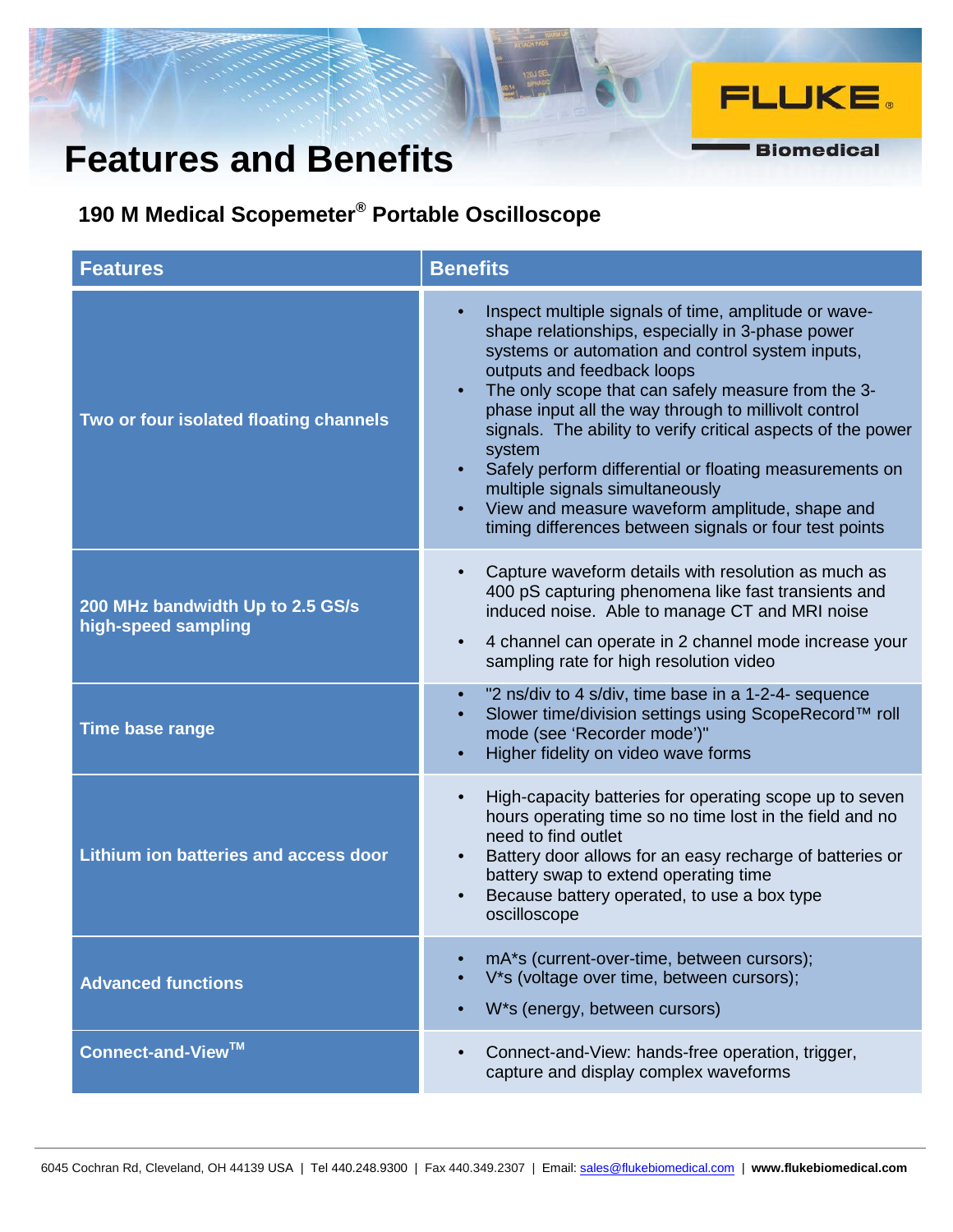## **Features and Benefits**

## **FLUKE**.

**Biomedical** 

| ScopeRecord™                                             | Sample rate 125M/sec Higher resolution for zooming in<br>$\bullet$<br>roll mode eases capture during short exposure times<br>Pre define your routine measurements. Save the setting<br>$\bullet$<br>(volts, trigger, time per division) for faster set up for<br>momentary signals                                                                              |
|----------------------------------------------------------|-----------------------------------------------------------------------------------------------------------------------------------------------------------------------------------------------------------------------------------------------------------------------------------------------------------------------------------------------------------------|
| <b>Advanced power and motor drive</b><br>functions       | Applicable to duty cycle calculations Power Factor (PF)<br>$\bullet$                                                                                                                                                                                                                                                                                            |
| <b>TrendPlot TM</b>                                      | Excellent for power analysis<br>$\bullet$<br>Multiple channel electronic paperless recorder<br>$\bullet$<br>graphically plots, displays and stores results of up to<br>four automatic scope measurements or a digital<br>multimeter reading over time                                                                                                           |
| 10,000 points per trace waveform<br>capture (scope mode) | Flexible acquisition modes and deep memory allow<br>$\bullet$<br>users to capture high resolution samples over longer<br>record lengths                                                                                                                                                                                                                         |
| <b>Smart averaging</b>                                   | Displays averaged curve; incidental waveforms that<br>$\bullet$<br>differ too much from the average result waveform are<br>displayed immediately but are not taken into account for<br>the averaging process                                                                                                                                                    |
| <b>Waveform compare</b>                                  | Provides storage and display of a reference waveform<br>$\bullet$<br>for visual comparison with newly acquired waveforms.<br>Reference is derived from an acquired waveform and<br>can be modified in the oscilloscopeor externally using<br>FlukeView Software. Specifically helpful in calibration                                                            |
| <b>Pass/Fail Testing</b>                                 | In waveform compare mode, the oscilloscope can be set<br>$\bullet$<br>up to store only matching ("Pass") or only non-matching<br>("Fail") acquired waveforms in the replay memory bank<br>for further analysis. History with circuit save ideal view<br>and compare to new waveform.<br>Helps save time in analyzing if screen is within tolerance<br>$\bullet$ |
| High-resolution, non-interlaced video                    | Non-interlaced video with line-select, for line frequencies<br>$\bullet$<br>in the range 14 kHz up to 65 kHz supports over 2000<br>lines of video                                                                                                                                                                                                               |
| <b>Waveform mathematics</b>                              | $A + B$ , $A - B$ , $A \times B$ , all with user-selectable scaling of<br>$\bullet$<br>resultant                                                                                                                                                                                                                                                                |